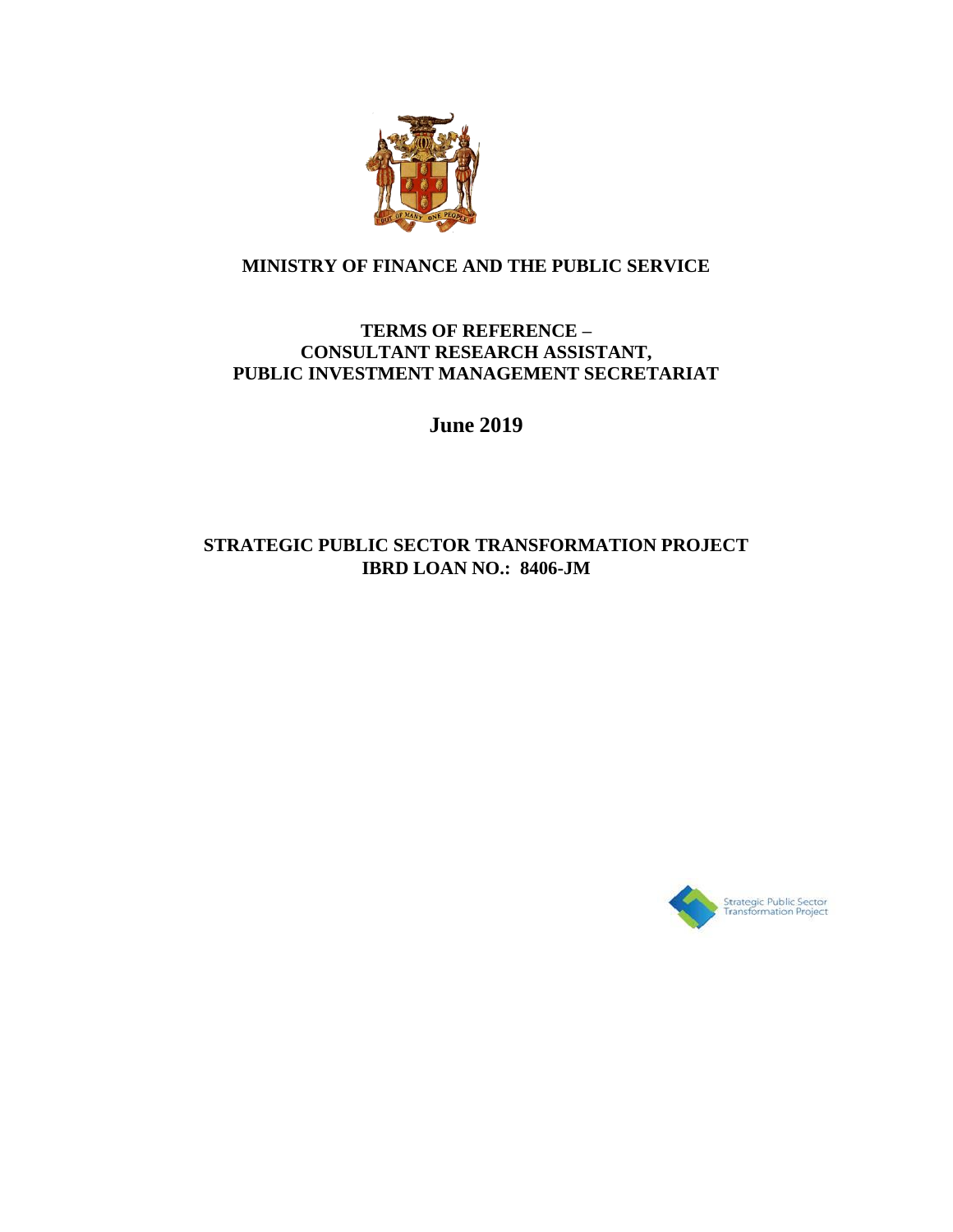#### **1.0. RATIONALE FOR THE CREATION OF A PUBLIC INVESTMENT MANAGEMENT SYSTEM (PIMS) IN JAMAICA**

The Government has committed to strengthen Jamaica's public investment management system, as part of a comprehensive public financial management (PFM reform) agenda. This reform has seen the incorporation of public investment management as part of an enhanced fiscal governance framework that seeks to increase fiscal surpluses over time and concurrently reduce the debt to gross domestic product (GDP) ratio so that public resources can be allocated to public investment and other activities that have the potential to contribute to growth in the economy.

Public investment projects are **"***investments that require planning, execution, monitoring and evaluation carried out as an integrated set of activities aimed at meeting a development objective, at a specific cost and within a defined timeframe***"** *(Section 48A, FAA Act Amendments 2014)*. The Financial Administration and Audit Act (FAA Act) (Amended), 2014<sup>1</sup> sets out the elements of the strengthened Public Investment Management System (PIMS) which will seek to create a *common framework for the preparation, appraisal, approval and management of all public investments in Jamaica, irrespective of the source of funding or procurement and implementation modalities.* A key element of the system is the Public Sector Investment Programme (PSIP); a rolling 5-year plan of Cabinet approved public investment projects.

**The Objectives** of the PIMS are to:

- **Promote growth** and development and encourage capital formation for future investment
- Maximize efficiency of public investment "through better selection and management of investment expenditure."
- **Improve** the quality of social and economic infrastructure in the country.

PIMS is an integrated approach to managing the public investment portfolio and projects, which is:

- **Extensive**; extends across all public entities and sectors
- **Inclusive**; includes all type of public sector expenditures (actuals and contingencies)
- **Complete**; covers all steps and phases that a project has to complete through its productive life, including the interaction with other administrative systems (budget, treasury, procurement, human resources, others).
- **Strategic**; all projects and overall portfolio will be selected and oriented to add value to a larger development purpose

 $\overline{a}$ 

 $1$  Gazette 31<sup>st</sup> day of March 2014, enacted April 1, 2014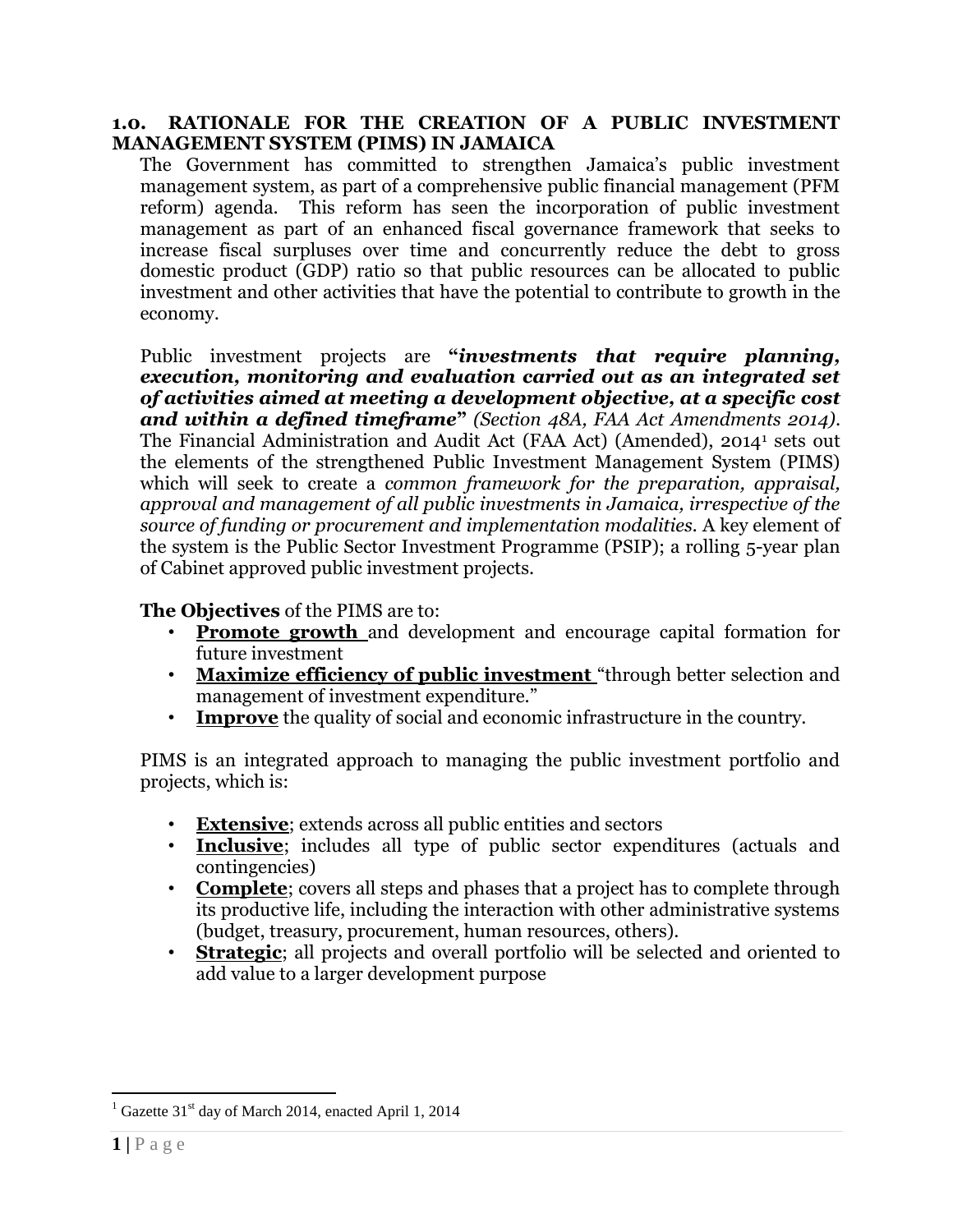#### **1.1. STRATEGIC PUBLIC SECTOR TRANSFORMATION PROJECT**

The Project Development Objective (PDO) is to strengthen public resource management and support selected public sector institutions in facilitating a more enabling environment for private sector growth.

#### **COMPONENTS**

| Component I:   | Strengthening the Public Investment Management System          |  |  |                                                     |  |  |  |
|----------------|----------------------------------------------------------------|--|--|-----------------------------------------------------|--|--|--|
| Component II:  | Strengthening the Budget Preparation Process and Results-Based |  |  |                                                     |  |  |  |
|                | Budgeting (RBB)                                                |  |  |                                                     |  |  |  |
| Component III: |                                                                |  |  | Adaptive Public Sector Approaches to Promote Fiscal |  |  |  |
| Sustainability |                                                                |  |  |                                                     |  |  |  |
| Component IV:  | Strengthening Property Tax Compliance and Administration.      |  |  |                                                     |  |  |  |
| Component V:   | Fostering Industrial Growth and Trade Facilitation             |  |  |                                                     |  |  |  |
| Component VI:  | <b>Project Management</b>                                      |  |  |                                                     |  |  |  |

#### **COMPONENT I**

The objective of this component is for the PSIP to incorporate public investment projects with estimated five-year operating and maintenance costs fully linked to long term development goals and medium-term priority areas.

This component will support the GOJ reform efforts through the following activities: (i) migration of the current web-based database to a robust platform to manage all information about public investment across the project cycle and linked to the budgeting and financial systems of the country (expected to be compiled into IFMIS); (ii) design and implementation of a public investment management training program for public sector; (iii) reviewing legislation and carrying out dissemination activities to integrate the PIMS with the administrative systems (including procurement and human resources); (iv) strengthening monitoring through Citizens Participation; (v) designing a fund for the funding of pre-investment financial and economic analysis and post-investment evaluations of the Borrower's public investments; and (vi) provision of technical assistance for the implementation of the Public Financial Management Action Plan.

#### **1.2. EXECUTING AGENCY OF THE PROJECT**

The executing agency for the project is the Ministry of Finance and Planning (MOFP) and Project Implementation Unit (PIU) is established within the MOFP to implement the project. The project will support activities across selected service delivery ministries, departments, and agencies (MDAs), particularly for components I, II and III with significant coordination efforts that will be contributed by the Public Expenditure Division in MOFP and the Planning Institute of Jamaica (PIOJ). The Tax Administration of Jamaica reporting to MOFP and possibly together with inter-alia but not limited to National Land Agency (NLA) which reports to Ministry of Water, Land, Environment and Climate Change as well as the local governments will be the key actors under component IV in the effort to improve the property tax administration.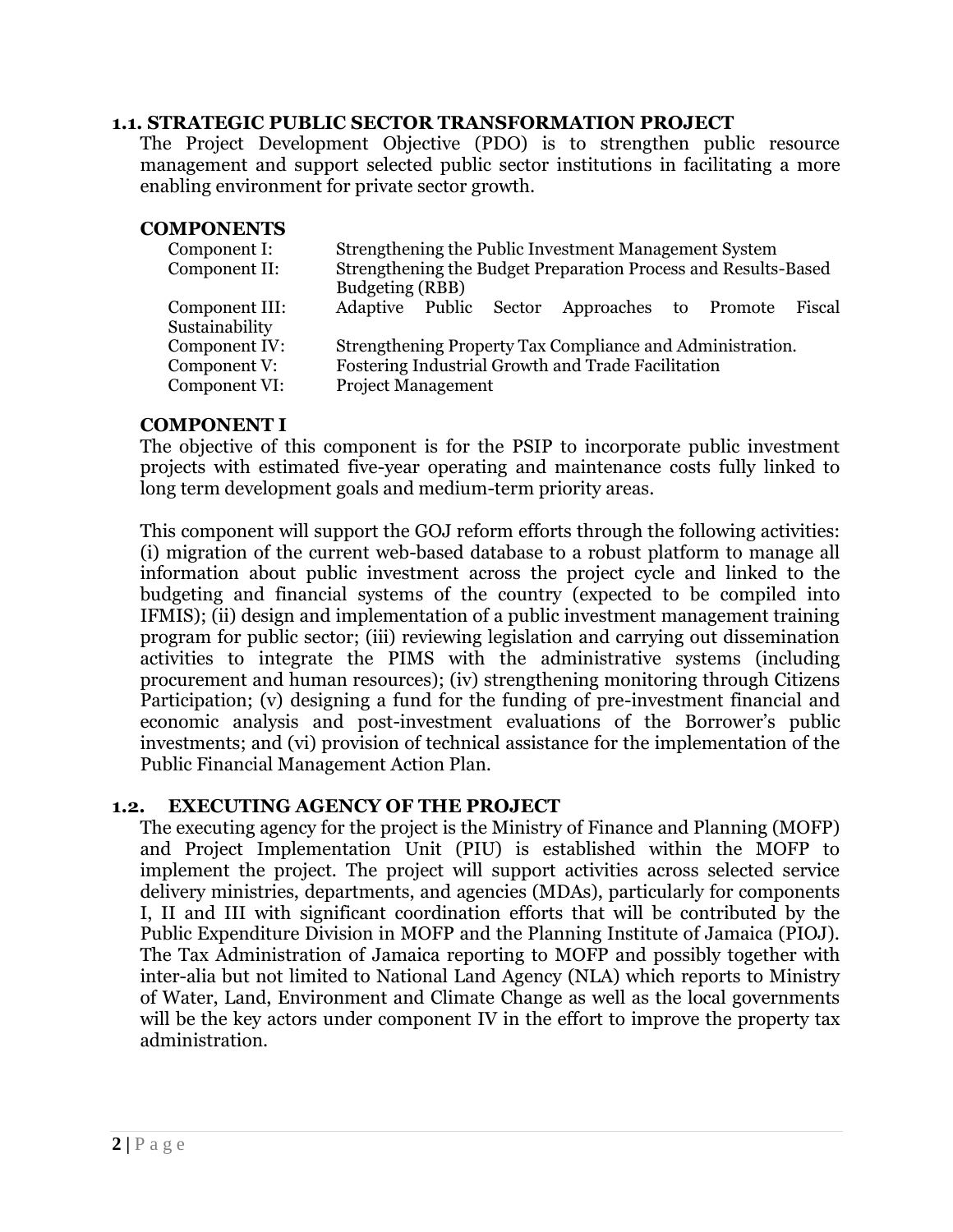#### **1.3. THE PUBLIC INVESTMENT MANAGEMENT COMMITTEE (PIMC)**

Under Section 48 B (2) D of the amendments a Public Investment Management Committee is to be appointed to:

- a. Screen all investment proposals for feasibility and consistency with government's strategies and objectives
- b. Review all projects for technical, financial, economic and environmental feasibility
- c. Prioritisation of projects for financing and recommending to Cabinet their inclusion in the Public Sector Investment Programme, and
- d. Reviewing project performance, monitoring risks to the achievement of objectives and continued relevance to government's policy priorities

**Public Investment Monitoring and Evaluation System** – This entails the systematic collection, analysis and use of project information to enable:

- ongoing review and monitoring of project during implementation, to ascertain financial and physical progress against performance objectives and a determination of whether projects are being executed effectively; and
- *ex post* assessments of impact and outcomes of investment projects and *ex ante* evaluations of projects to assess their achievement of outcomes and impacts.

#### **1.4. GENERAL FEATURES OF THE PIMC**

The main role of the Committee is to review/screen projects which are submitted for consideration for inclusion in the PSIP; review the recommendations of the PIMSEC concerning these projects and take a decision to approve, defer for further work or reject.

The two main functions of the PIMC in supporting this model are:

**Project Approval -** this is to ensure that project concepts and proposals are aligned with policy objectives and that submitted projects are technically, economically, and financially viable. Project approval is done in two phases

- **Phase one** Project concepts/ideas are assessed for alignment with policy positions as articulated in the PSIP Policy Paper, the Medium Term Social and economic Framework and the National Development Plan Vision 2030. It is after this approval that projects are approved to be fully designed.
- **Phase two** Project documents are appraised for financial and relevance approval, Funding agency for feasibility analysis, and submitted to Cabinet for final approval and inclusion in the PSIP.

**Project Monitoring and Evaluation** - covers the implementation and post implementation stages of the project cycle, and involves project progress and performance and financial reporting by executing agencies and analysis per project and overall portfolio. These reports are submitted to the PIMC through the PIMS Secretariat and are submitted to Cabinet on a quarterly basis or ad hoc reports may be generated through the Public Investment Management Information System (PIMIS)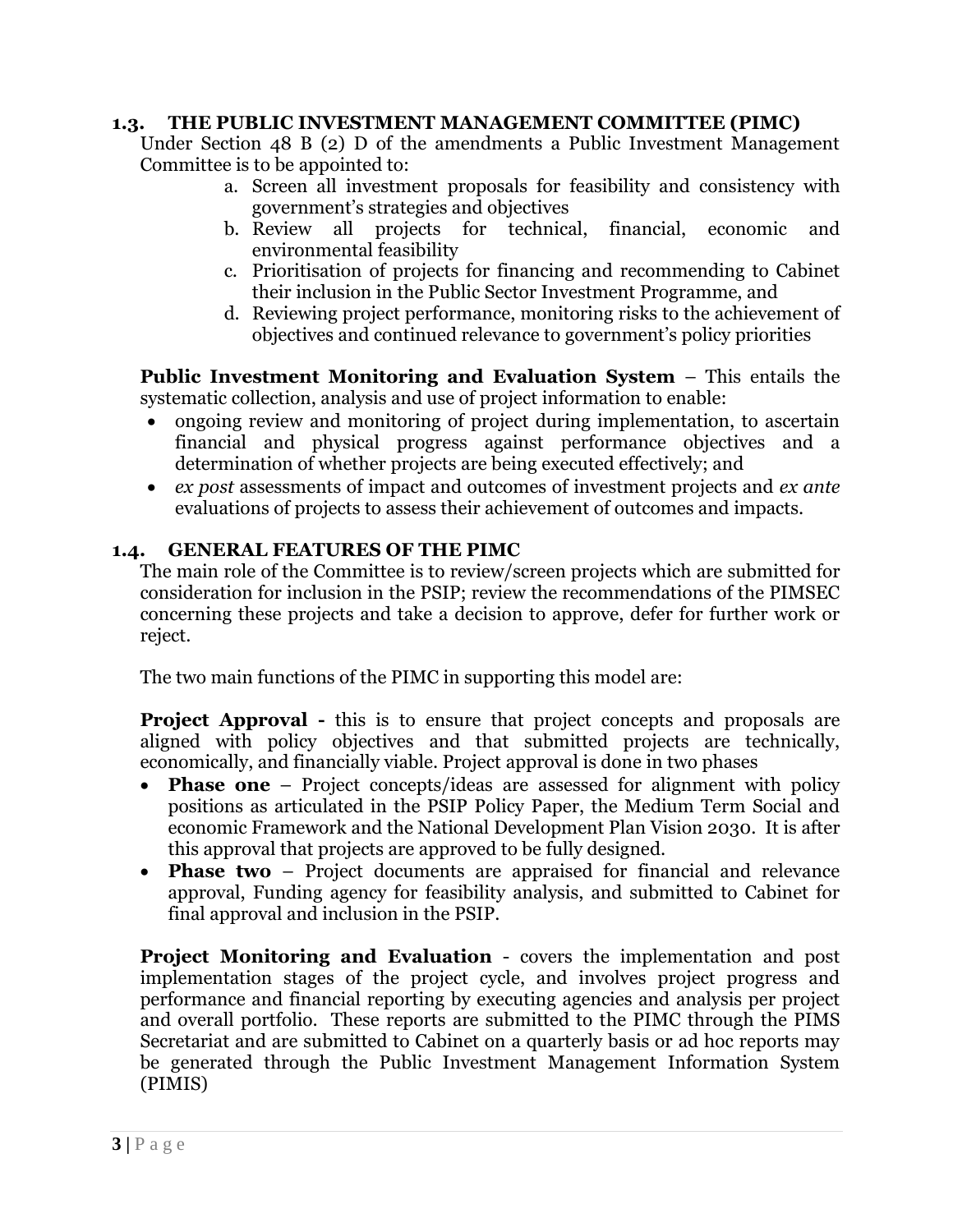#### **1.5. INPUTS FOR PIMC DECISION MAKING**

In order to undertake these roles functions the PIMC will be guided by information produced from the following sources:

- A. **VISION 2030 Jamaica** National Development Plan is the 'roadmap' for making "Jamaica, the place of choice to live, work, raise families and do business".
- B. **Growth Inducement Strategy**  a strategic framework and a structured program of actions designed to achieve a quick turnaround in the economy and build a platform and momentum for medium-term growth. In essence, it captures the reality of the present moment which demands re-orienting our economic policy towards a sharpened focus on enhancing growth as the necessary basis for realizing sustained improvements in the social well-being of citizens, consistent with the goals of Vision 2030 Jamaica.
- C. **PSIP Policy Paper**: This paper is developed by the Planning Institute of Jamaica to aid Cabinet's decision making on the PSIP and is presented each year to the Cabinet for discussion and approval, prior to its approval of the Estimates of Revenue and Expenditure for the succeeding financial year and includes:
	- a. A diagnosis of the PSIP Performance
	- b. An analysis of the prevailing socio-economic and environmental conditions
	- c. Recommendations for adjustments based on review of recent socio-economic developments
	- d. A forecast of likely impact of the continuing PSIP on development indicators, and
	- e. Recommendation of prioritisation criteria for determining the size and composition of the PSIP
- D. **PIMS Guidelines:** This is a handbook of the rules, procedures, requirements and guidelines which shall be prescribed for the governance of all public investments (irrespective of source of funding and origin), in Ministries, departments, public bodies and public private partnership
- E. **PIM Information System (PIMIS)**: This is a web-enabled system that will serve as the repository of information on all public investments projects (central government, public bodies and public private partnerships), at the various stages of the project cycle (inclusive of concepts, feasibility, approval, implementation and evaluation) thereby allowing access for tracking of status and performance information on all projects as they move through the project cycle.

#### **1.6. PIMS SECRETARIAT AS INSTITUTIONAL SUPPORT FOR PIMC**

The role and the responsibilities of the PIM Committee and the PIM Secretariat are laid out in the Fourth Schedule of the Financial Administration and Audit (Amendment) Act 2014 hereinafter referred to as 'the Act'.

The PIM Committee (PIMC) and the PIM Secretariat (PIMSEC) have both been given central roles in the new PIM system. The establishment of these bodies and clarity about their roles and responsibilities is all the more critical since they exist currently in name only through the Act.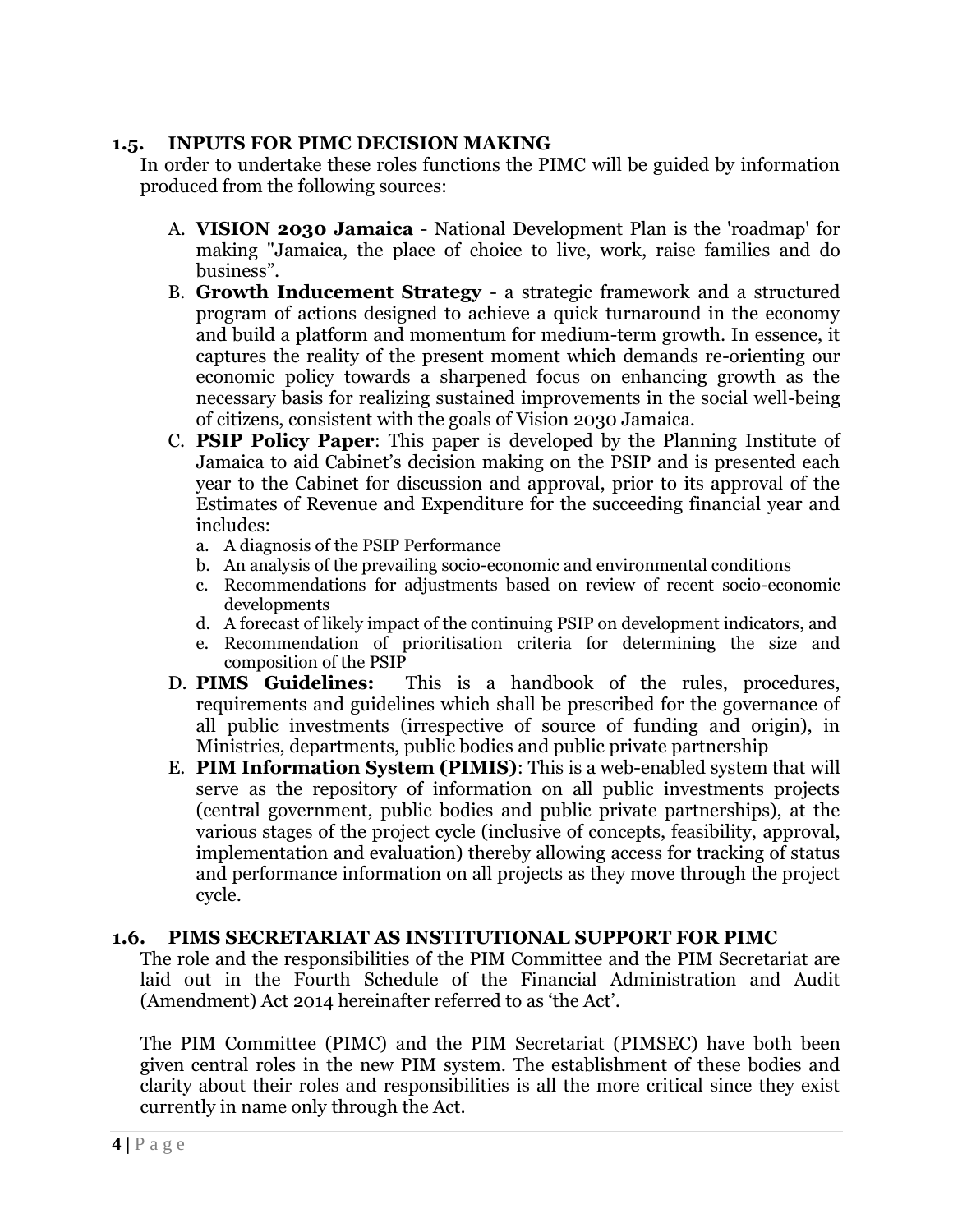It is intended that PIMC will be the principle authority on PIMS in Jamaica and as such will be a key adviser to the Cabinet in terms of their executive decision making regarding the PSIP, in terms of which projects are included and which ones are not.

PIMSEC directly supports the work of PIMC and as such has a pivotal role in the whole system. It is PIMSEC that is the 'Gatekeeper' of the entire system. Its primary objective is to provide focus, co-ordination and direction to the PIM system and in doing so, improve the quality of the projects that are approved for funding whilst at the same time weeding out unsuitable or unaffordable projects early before they can waste the country's limited resources. Like PIMC, it has no executive powers, only an advisory role; therefore, it can only be sustainable if it achieves credibility and respect. This will happen if its decisions, based objectively on policy and supporting data, are in the main accepted by PIMC and, subsequently, the Cabinet.

Whilst all project proposals have to pass through the PIMSEC to stand any chance of approval and funding, the PIMSEC reports to the PIMC with its technical recommendations. The PIMC in turn reports to and makes recommendations to the Cabinet, which legally has executive authority on the PSIP. Under the revised legislation, Projects cannot enter the PSIP without Cabinet approval.

### **1.7. OUTPUTS OF THE PIMSEC SUPPORT TO THE PIMC**

Through effective oversight of the PSIP and partnership with MDAs the main outputs of the deliberations of the PIMC are:

- a. **Viable Project Proposals for inclusion in the PSIP –P**rojects that are ready for implementation after being appraised and assigned financing through Bi-lateral, Multi-lateral, Public Private Partnership or the Budget resources of Ministries, Departments and Agencies
- b. **Public Investment Performance Reports** This is a comprehensive performance report on the Government's PSIP which is produced periodically by the Minister of Finance and Planning.
- c. Administration of the PIMS through the Reports to Cabinet; Endorsed PSIP Policy Paper; Reports on ex-post evaluation of projects

## **2.0. OBJECTIVES OF THIS CONSULTANCY**

Under the general direction of the M&E Director, and working in close collaboration with M&E Analyst and Project Analysis staff, the Research Assistant is responsible for providing support and assistance in identifying and establishing project M&E data and information needs; researching, collecting, collating, analyzing, and reporting on statistical information and data; and establishing a database of M&E related data and information, as a basis for evaluation of project performance, ensure evidenced based decision-making and the attainment of project objectives.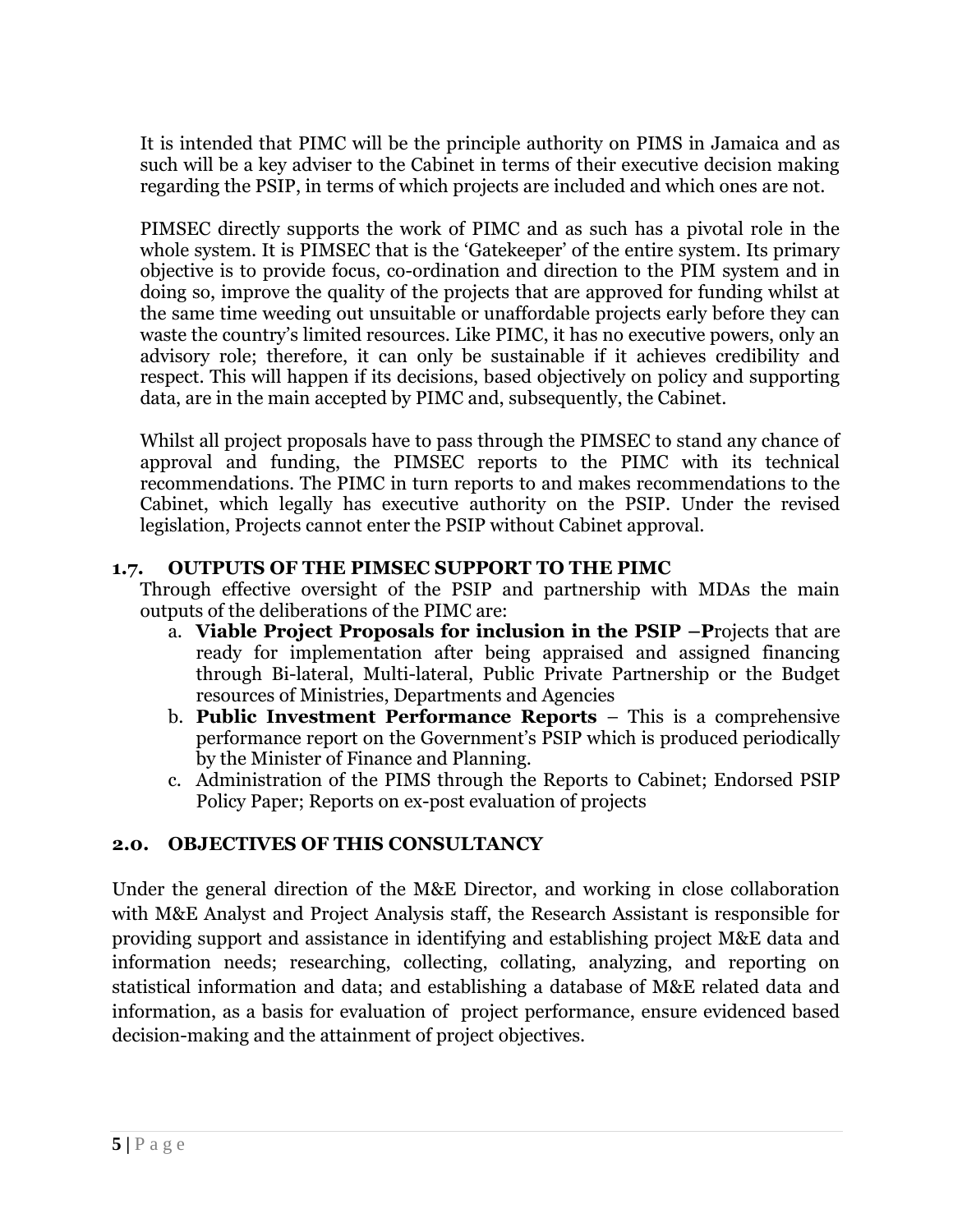### **2.1. Key Outputs:**

- o Technical expertise/support/advice provided
- o Data model developed/implemented
- o Data collection processes/tools developed/implemented/managed
- o Database established/maintained/updated
- o Survey instruments developed/tested
- o Research/surveys conducted/supported
- o Data/information collected/collated/interpreted/analysed/reported on
- o Statistical reports prepared/submitted

## **3.0. SCOPE OF ACTIVITIES**

Specifically, the consultant will be required to execute the following functions:

## **3.1. Technical / Professional Responsibilities**

- $\triangleright$  Works collaboratively with M&E and Project Analysis staff in providing project related technical support, advice and guidance to MDAs in:
	- developing M&E framework for projects
	- identifying and implementing data collection and related system needs
	- establishing baseline data for tracking changes from baseline conditions
- $\triangleright$  Develops, tests and implements a data model for documenting and organizing data for M&E activities in support of MDAs
- $\triangleright$  Supports the Director in the development and implementation of M&E tools for data collection, analysis and reporting on project indicators by MDAs
- $\triangleright$  Participates in developing research and survey instruments and in the collection and collation of research and evaluation data as a basis for establishing baseline and endline data and identifying models of best practices and benchmarks
- $\triangleright$  Analyzes quantitative and qualitative research data and contributes to the reporting and interpretation of findings to inform project appraisals
- $\triangleright$  Identifies strengths and weaknesses in existing data collection systems and propose solutions
- $\triangleright$  Ensures data collected is credible, user friendly and aids and facilitates development and refinement of M&E Plans
- $\triangleright$  Develops spreadsheets and database to support project M&E activities in the MDAs
- $\triangleright$  Participates in the analysis, interpretation and verification of MDA M&E framework in order to assess adequacy for use in identify trends, patterns and changes in project activity and performance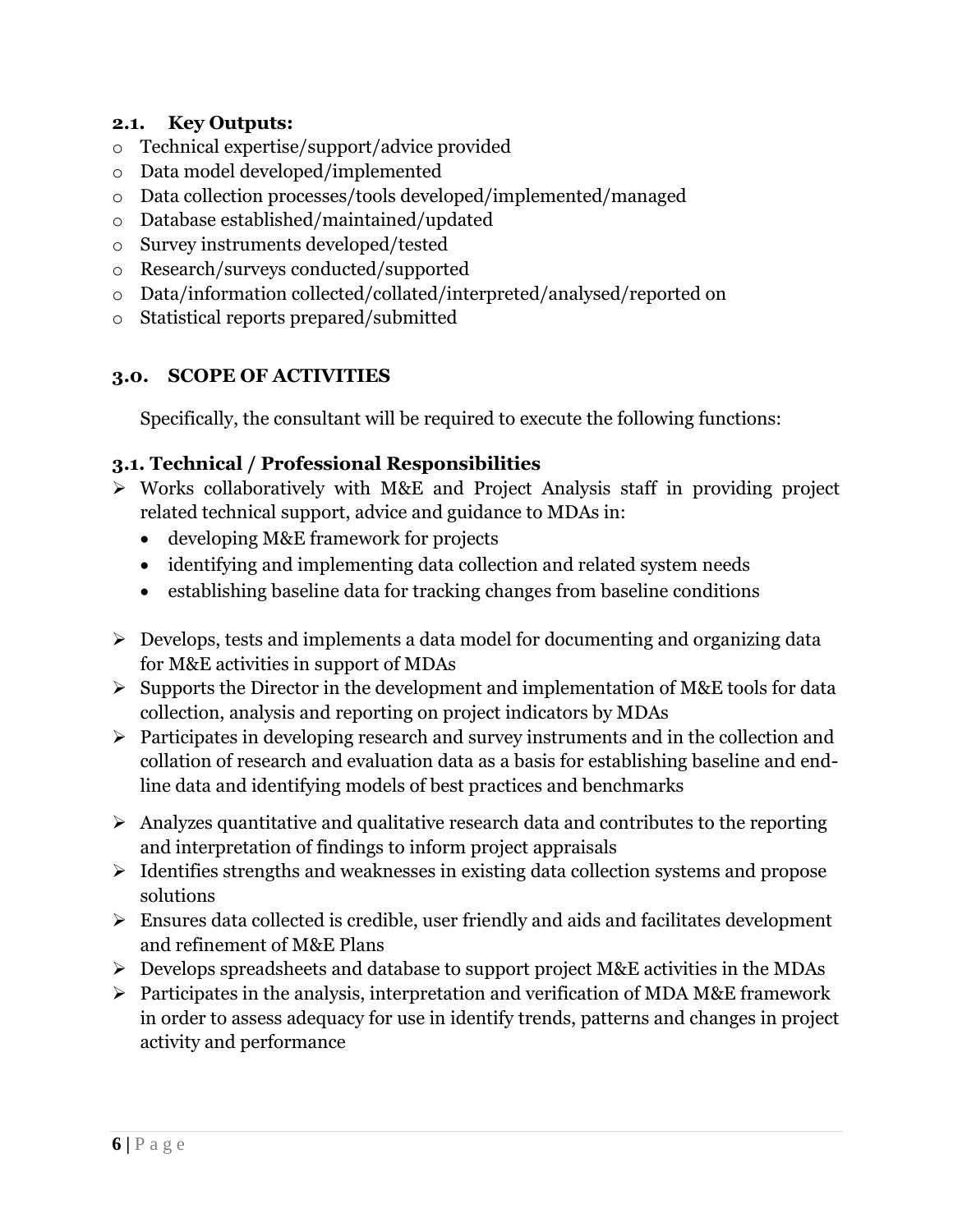- $\triangleright$  Supports the Director in preparing periodic and special statistical and narrative reports as required, including, chart, tables and graphs indicating trends, patterns and relationships, on the basis of data collected and analysed
- $\triangleright$  Stays abreast of trends and developments in the field of research and statistical analysis by participating in conferences, workshops and seminars; reading professional publications; maintaining professional networks; and participating in professional organizations

## **3.2. Management/Administrative**

- $\triangleright$  Supports the Director in making presentations to stakeholders on the findings of data analysis
- $\triangleright$  Prepares internal periodic and special reports on areas of responsibility including the status of assignments, problems and solutions
- $\triangleright$  Provides inputs into the development of the Management Information Systems that tracks and monitors progress on projects

## **3.3. Other**

 Performs other related duties and responsibilities as may be determined by the **Director** 

## **4.0. Performance Standards**

- Sound and timely advice and support is provided in identifying and establishing data collection and related system needs
- A data model is developed, tested and implemented that effectively and efficiently meets M&E data needs
- Effective systems, procedures, methodologies and mechanisms for the collection, analysis and evaluation of data and information are developed and implemented
- Proactive support is provided in undertaking research, surveys and comparative studies as a basis for driving best practices and continuous improvements
- A database of information and data is established and maintained that is current, relevant, reliable and accessible and aid and facilitates M&E activities
- Data is analyzed and interpreted and trends, patterns and changes in activity and performance identified, verified and reported on
- Statistical reports are thorough and insightful and are prepared and submitted in accordance with stipulated/agreed format and timelines
- Effective working relationships and networks are developed and maintained with a range of internal and external stakeholders
- Training needs are identified and communicated and facilitated in a timely manner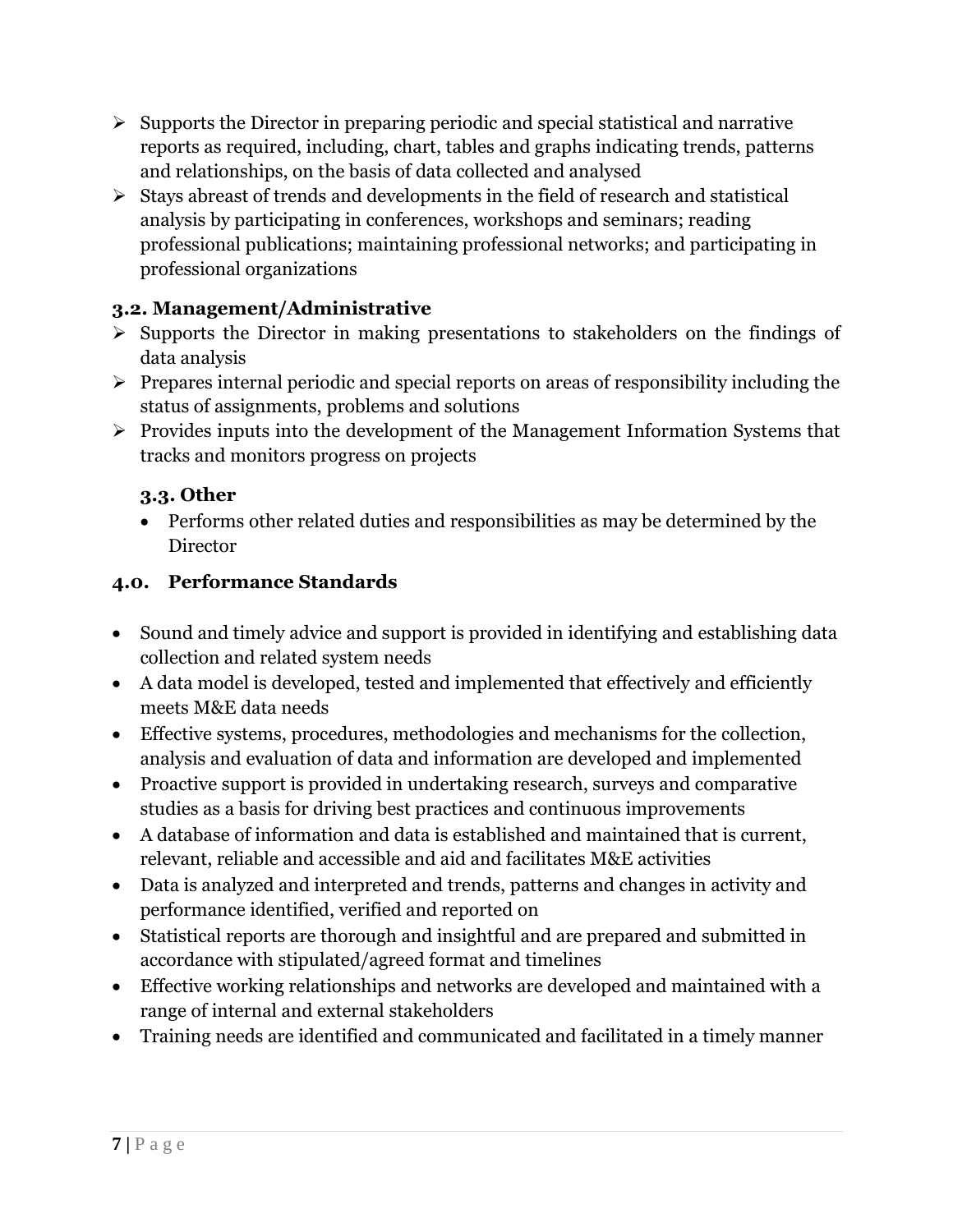## **5.0. Internal and External Contacts (specify purpose of significant contacts:**

|                        | $\alpha$ internal to the Entre, which we be |                                 |                                                                                            |  |  |  |  |
|------------------------|---------------------------------------------|---------------------------------|--------------------------------------------------------------------------------------------|--|--|--|--|
| <b>Contact (Title)</b> |                                             | <b>Purpose of Communication</b> |                                                                                            |  |  |  |  |
|                        | Project Analysis and M&E staff              | ٠                               | Re data inputs in the assessment of<br>proposals; sharing of data analysis findings        |  |  |  |  |
|                        | MIS staff, MOF&PS                           | $\bullet$                       | Re IT infrastructure and database support<br>for M&E data/information needs                |  |  |  |  |
|                        | PIMSEC Administrator                        | $\bullet$                       | Collaboration and support on the<br>development and maintenance of records<br>and database |  |  |  |  |
|                        | M&E Manager                                 |                                 | Data access, Direction and reporting                                                       |  |  |  |  |
|                        | <b>Executive Director</b>                   |                                 | <b>Quality Assurance, Direction</b>                                                        |  |  |  |  |

### **Contacts Internal to the Entity & MOF&PS:**

## **Contacts external to the organisation required for the achievement of the position objectives:**

| <b>Contact (Title)</b> | <b>Purpose of Communication</b>                                                                                                               |  |  |  |
|------------------------|-----------------------------------------------------------------------------------------------------------------------------------------------|--|--|--|
| <b>MDAs</b>            | Re support & advice in identifying &<br>establishing project data and system needs;<br>surveys, data collection and verification<br>exercises |  |  |  |
| Auditors (external)    | Re conduct of audit and requests for<br>supporting information                                                                                |  |  |  |

## **6.0. Methodology:**

The Consultant is expected to perform the services required in accordance with the highest professional standards and international best practices, bearing in mind the objective of the assignment, the desired outputs and the Secretariat. The Consultant will deliver, and submit outputs as specified in these Terms of Reference. The Consultant will be expected to relate to stakeholders at various levels within the GoJ in the conduct of the assignment. The assignment should be conducted in a spirit of consultation with the SPS/MDA process owners and stakeholders and other key stakeholders that support the administration of the PIMS.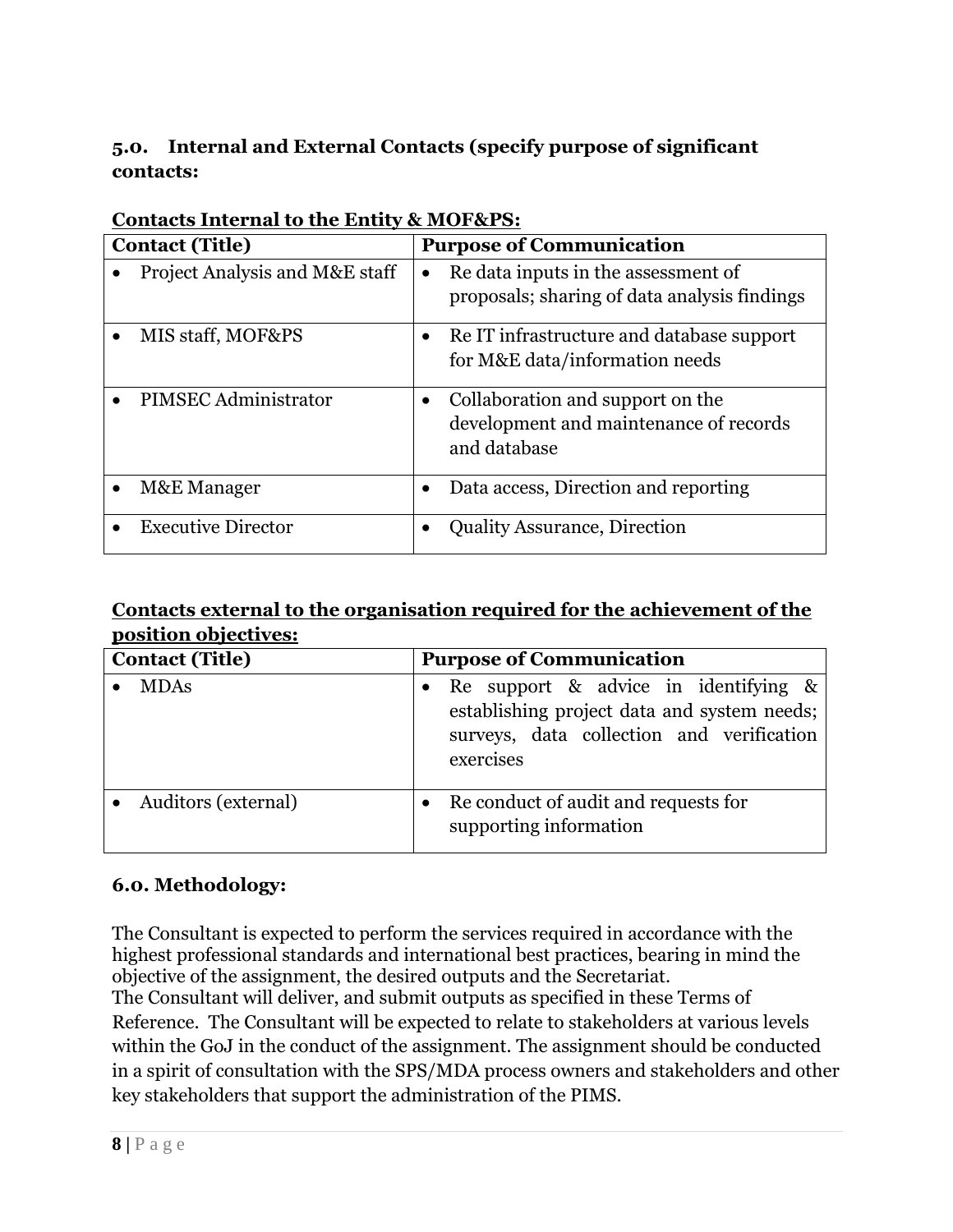#### **7.0. DELIVERABLES**

The deliverables under this engagement are to be presented in keeping with the highest professional standards and as specified in the table below. All documents submitted must conform to the following minimum standards:

- a) should use language appropriate for a non-technical audience;
- b) should be comprehensive, properly formatted and well presented;
- c) should be developed through a consultative process, ensuring feedback from key stakeholders.
- 7.1. The key deliverables under this engagement are as specified below:
	- A. Monthly reports detailing activities related to research support provided for the review of project proposals monitoring and evaluation appraisal submitted to the M&E Manager of the PIM Secretariat
	- B. Contributions to quarterly and Ad Hoc Reports from the M&E unit submitted to the PIM Committee

#### *7.2. Sign-off" Procedure*

The Consultant, will report directly to the Manager M&E PIMSEC and functionally to the Executive Director, PIMSEC. The Manager will review and recommend acceptance on all deliverables produced, under these Terms of Reference. Monthly reports will be reviewed by the Manager and submitted to the Executive Director for quality assurance before submission to the Technical Coordinator, Component 1, for sign off for payment.

#### 7.3 *Variations*

All proposed changes to the deliverables must be discussed with the Project Manager SPSTP and recommended by the Technical Coordinator Component 1, on the advice of the Executive Director, PIMSEC and as guided by the Procurement & Administrative Manager, SPSTP. Revisions to the TOR may be accommodated through mutual discussion and agreement with the parties within the SPSTP as detailed above.

| Level of Effort            | Full time level of effort, 8 hours per day - |
|----------------------------|----------------------------------------------|
|                            | 20 days per month                            |
| Duration of Contract       | 12 months with option for renewal            |
| Location                   | Kingston, Jamaica at offices provided by     |
|                            | the MOF&PS                                   |
| <b>Type of Consultancy</b> | Individual                                   |
| <b>Type of Contract</b>    | Lump sum                                     |

#### **8.0. CHARACTERISTICS OF THE CONSULTANCY**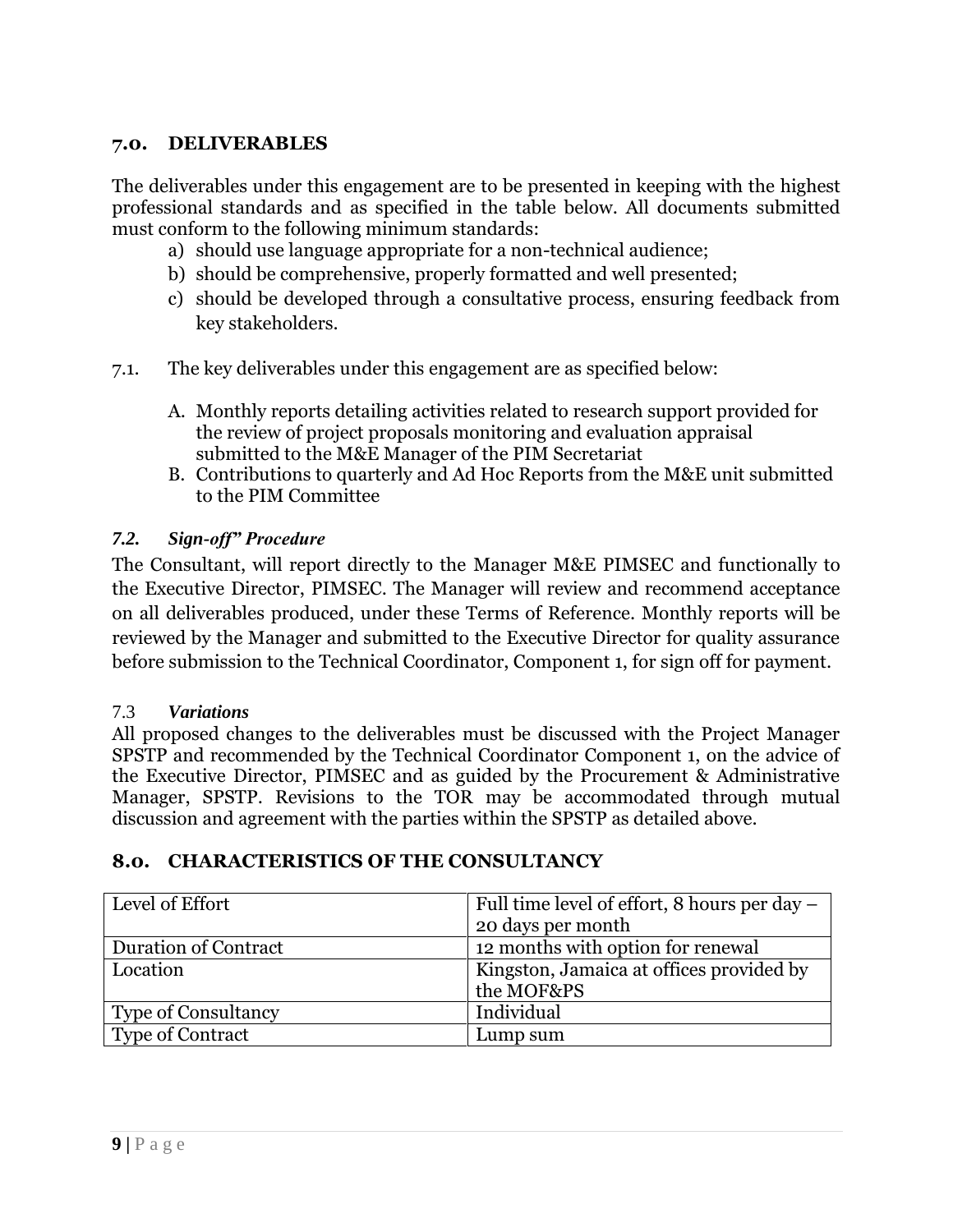## **9.0. REQUIRED COMPETENCIES & QUALIFICATION**:

# **Core**

- o Ability to work independently as well as with cross-functional teams
- o Ability to communicate effectively, orally and in writing and with diverse stakeholders
- o Ability to articulate technical information clearly and effectively to both technical and non-technical audiences
- o Well-developed planning, analytical and organizing skills
- o Ability to forge effective working relationships internally and externally
- o Ability to demonstrate sound and objective judgment in decision making
- o Performance and outcome oriented
- o Meticulous attention to detail
- o Ability to work under pressure in meeting demanding schedules and timelines

# **Technical**

- Knowledge of research and data collection and analysis methodologies and techniques
- Ability to design surveys, tools and mechanisms for data collection and analysis
- Ability to quality assure, verify and validate data
- Ability to analyze and synthesize quantitative and qualitative information and data to produce reports
- Proficiency in data analysis packages such as SAS and SPSS and database management systems such as Access and Excel

# **Minimum Required Education and Experience**

- Bachelor's Degree or equivalent, preferably in, Economics, Statistics or other relevant Social Science field
- Specialized Training in Monitoring and Evaluation or Project Planning
- Two (2) years of proven experience conducting research, data collection and statistical analysis in a multi-sectoral/agency setting
- Proven experience in data model design and implementation and database management

# **10. AUTHORITY:**

- Identify system/data needs and recommend/undertake initiatives
- Participate in data collection/analysis working groups